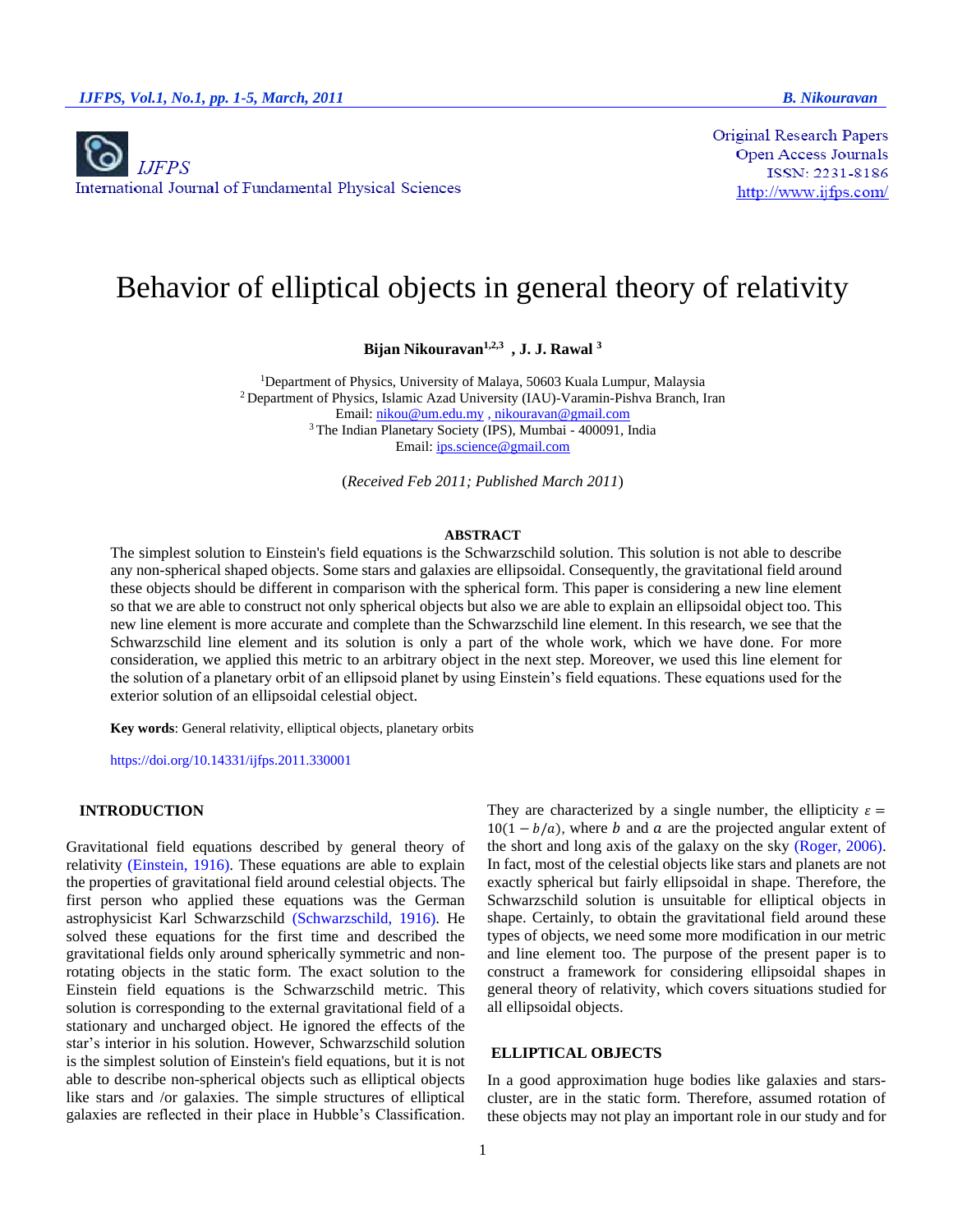#### *IJFPS, Vol.1, No.1, pp. 1-5, March, 2011 B. Nikouravan*

general purpose. Some of these objects are in the form elliptic and In the Euclidean geometry, the concept of an ellipsoid object, completely is clear but in the curved spaces, it has some different meaning. Since, the geometry of General Theory of Relativity (GTR) is based on Riemannian geometry, therefore, the curved space and its analysis is necessary. In this case, the perfect-fluid bodies, having an ellipsoidal shape and it is esential to determine the curvature of space and time in the presence of an ellipsoid ( Zsigrai 2008). We, therefore, try to find out a solution to the Einstein's field equations for static and ellipsoidal shaped heavenly bodies where we are not much concerned with its rotation. In the absence of any mass point, the space time would be flat. Consider ordinary Minkowski space-time, described by the coordinates  $(x, y, z)$ , where the static line element is defined as:

$$
ds^2 = c^2 dt^2 + dx^2 - dy^2 - dz^2 \tag{1}
$$

By performing the following coordinate transformations, (Landau and Lifshitz, 1987)

$$
x \to (r^2 + a^2)^{\frac{1}{2}} \sin \theta \cos \varphi
$$
  
\n
$$
y \to (r^2 + a^2)^{1/2} \sin \theta \sin \varphi
$$
  
\n
$$
z \to r \cos \theta , \quad t \to t
$$
  
\n(2)

on the metric given in (1), the metric in the new coordinate (Nikouravan, 2001) is,

$$
ds^{2} = c^{2}dt^{2} - \frac{r^{2} + a^{2}cos^{2}\theta}{r^{2} + a^{2}}dr^{2} - (r^{2} + cos^{2}\theta)d\theta^{2} +
$$
  
(r<sup>2</sup> + a<sup>2</sup>)sin<sup>2</sup>θdφ<sup>2</sup> (3)

In this coordinate frame,  $a$  is a constant in the,  $xy$  surface. The above line element (3) is valid only for a vacuum space and time. This line element in the presence of a mass point takes the following form

$$
ds^{2} = e^{\nu}dt^{2} - e^{\lambda} \left(\frac{r^{2} + a^{2} \cos^{2} \theta}{r^{2} + a^{2}}\right) dr^{2} - (r^{2} + \cos^{2} \theta) d\theta^{2}
$$

$$
+ (r^{2} + a^{2}) \sin^{2} \theta d\varphi^{2}
$$
(4)

Here  $e^v$  and  $e^{\lambda}$  are as coefficient the parameters  $\lambda$  and  $v$ , are function of r and  $\theta$  only and c is the velocity of light and supposed as unit  $(c=1)$ . By using covariant,  $g_{ij}$  and contravariant,  $g^{ij}$  components  $(i, j = 1, 2, 3, 4)$  of the metric tensors(4) the values of non-vanishing first kinds of Christofell's symbols for are;

$$
\Gamma_{1/11} = e^{\lambda} \left[ \frac{\lambda'(r^2 + a^2 \cos^2 \theta)}{2(r^2 + a^2)} + \frac{r}{(r^2 + a^2)} + \frac{r(r^2 + a^2 \cos^2 \theta)}{(r^2 + a^2)^2} \right]
$$
  

$$
\Gamma_{3/23} = \Gamma_{3/32} = \frac{1}{2} (r^2 + a^2) \sin 2\theta
$$

(5)

$$
\Gamma_{1/12} = \Gamma_{1/21} = -e^{-\lambda} \left[ \frac{\lambda (r^2 + a^2 \cos^2 \theta)}{2(r^2 + a^2)} + \frac{a^2 \sin 2\theta}{2(r^2 + a^2)} \right]
$$
  
\n
$$
\Gamma_{2/11} = e^{\lambda} \left[ \frac{\lambda (r^2 + a^2 \cos^2 \theta)}{2(r^2 + a^2)} - \frac{a^2 \sin 2\theta}{2(r^2 + a^2)} \right]
$$
  
\n
$$
\Gamma_{2/12} = \Gamma_{2/21} = -r, \quad \Gamma_{2/33} = \frac{1}{2} (r^2 + a^2) \sin 2\theta
$$
  
\n
$$
\Gamma_{2/44} = -e^{\nu} \left( \frac{\dot{\nu}}{2} \right), \quad \Gamma_{1/44} = -e^{\nu} \left( \frac{\nu'}{2} \right)
$$
  
\n
$$
\Gamma_{3/13} = -r \sin^2 \theta, \quad \Gamma_{1/22} = r, \quad \Gamma_{1/33} = r \sin^2 \theta
$$
  
\n
$$
\Gamma_{4/14} = \Gamma_{4/41} = e^{\nu} \left( \frac{\nu'}{2} \right), \quad \Gamma_{4/24} = \Gamma_{4/42} = e^{\nu} \left( \frac{\dot{\nu}}{2} \right)
$$

Also the second kinds of Christofell's symbols are as,

ı

$$
\Gamma_{11}^{1} = \frac{\lambda'}{2} + \frac{r}{(r^2 + a^2 \cos^2 \theta)} - \frac{r}{(r^2 + a^2)}
$$
\n
$$
\Gamma_{12}^{1} = \Gamma_{21}^{1} = \frac{\lambda}{2} - \frac{a^2 \sin 2\theta}{2(r^2 + a^2 \cos^2 \theta)}
$$
\n
$$
\Gamma_{22}^{1} = \frac{-r(r^2 + a^2)}{e^{\lambda}(r^2 + a^2 \cos^2 \theta)},
$$
\n
$$
\Gamma_{33}^{1} = \frac{-r(r^2 + a^2) \sin^2 \theta}{e^{\lambda}(r^2 + a^2 \cos^2 \theta)},
$$
\n
$$
\Gamma_{44}^{1} = \frac{v'e^v(r^2 + a^2)}{2e^{\lambda}(r^2 + a^2 \cos^2 \theta)},
$$
\n
$$
\Gamma_{44}^{2} = \frac{v'e^v}{2(r^2 + a^2 \cos^2 \theta)},
$$
\n
$$
\Gamma_{33}^{2} = \frac{-(r^2 + a^2) \sin 2\theta}{2(r^2 + a^2 \cos^2 \theta)},
$$
\n
$$
\Gamma_{12}^{2} = \Gamma_{21}^{2} = \frac{r}{(r^2 + a^2 \cos^2 \theta)},
$$
\n
$$
\Gamma_{11}^{2} = \frac{-\lambda e^{\lambda}}{2(r^2 + a^2)} + \frac{e^{\lambda} a^2 \sin 2\theta}{2(r^2 + a^2)(r^2 + a^2 \cos^2 \theta)},
$$
\n
$$
\Gamma_{13}^{3} = \Gamma_{31}^{3} = \frac{r}{(r^2 + a^2)}, \Gamma_{23}^{3} = \Gamma_{32}^{3} = \cos \theta,
$$
\n
$$
\Gamma_{14}^{4} = \Gamma_{41}^{4} = \frac{v'}{2}, \Gamma_{24}^{4} = \Gamma_{42}^{4} = \frac{\dot{v}}{2}
$$
\n(6)

Here  $\lambda' = \frac{\partial \lambda}{\partial r}$ ,  $\lambda = \frac{\partial \lambda}{\partial \theta}$ ,  $v' = \frac{\partial v}{\partial r}$  and  $\dot{v} = \frac{\partial v}{\partial \theta}$  have their usual meaning. Consequently different values of Ricci tensors are:

$$
R_{11} = \frac{v''}{2} + \frac{v'^2}{4} - \frac{\lambda'v'}{4} - \frac{\lambda'}{r} + \left(\frac{e^{\lambda}}{2r^2}\right) \left[\ddot{\lambda} + \frac{\dot{\lambda}^2}{2} + \frac{\dot{\lambda}\dot{v}}{2} + \dot{\lambda}\cot g\theta\right] + \text{[small terms } a^2, a^3 \text{ or, } a^4]
$$
  
\n
$$
R_{22} = -1 + e^{-\lambda} + re^{-\lambda} \frac{(v' - \lambda')}{2} + \frac{\ddot{\lambda}}{2} + \frac{\ddot{v}}{2} + \frac{(\dot{\lambda}^2 + \dot{v}^2)}{4} + \text{[small terms } a^2, a^3 \text{ or, } a^4]
$$
 (3)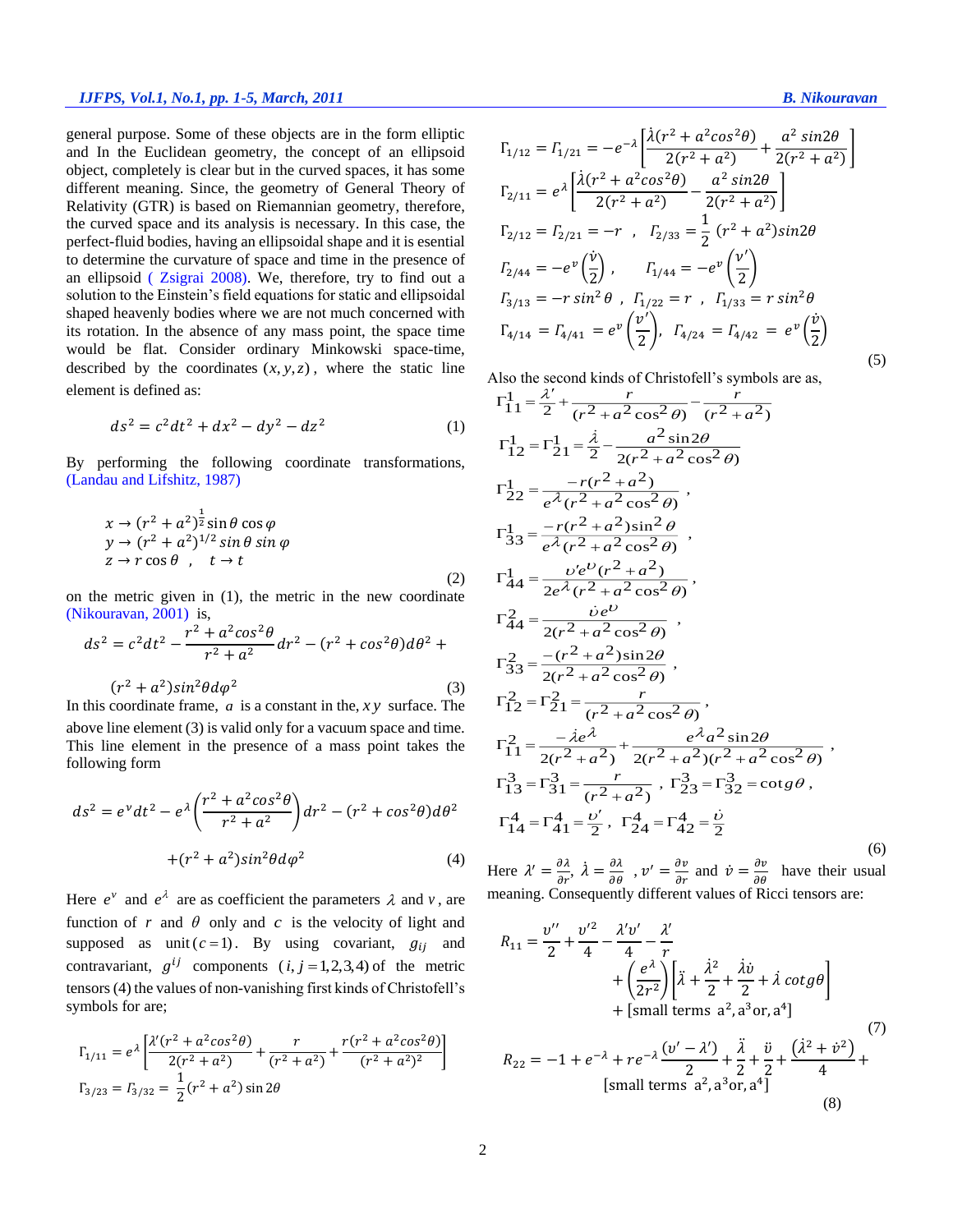$$
R_{33} = Sin^{2}\theta \left[ -1 + e^{-\lambda} + re^{-\lambda} \frac{(v'-\lambda')}{2} + \left( \frac{\lambda + v}{2} \right) cotg\theta \right]
$$
  
\n
$$
R_{44} = -(e^{v-\lambda}) \left[ \frac{v''}{2} + \frac{v'^{2}}{4} - \frac{\lambda' v'}{4} + \frac{v'}{r} \right] -
$$
\n(9)

$$
\left(\frac{e^{\upsilon}}{2r^2}\right)\left[\ddot{v} + \frac{\dot{v}^2}{2} + \frac{\lambda^0 v^0}{2} + v^0 \cot \theta\right] \tag{10}
$$

With *Mathematica*, we are able to calculate all components of Ricci tensors (Nikouravan 2009). All components of Ricci tensors  $R_{ij}$ 's, (7), (8), (9) and, (10) for  $\theta$  approximately constant, are identically to zero and simplifies to the following form,

$$
R_{11} = \frac{v''}{2} + \frac{v'^2}{4} - \frac{\lambda' v'}{4} - \frac{\lambda'}{r}
$$
 (11)

$$
R_{22} = e^{-\lambda} \left( \frac{\nu' r}{2} - \frac{\lambda' r}{2} + 1 \right) - 1 \tag{12}
$$

$$
R_{33} = \left[ e^{-\lambda} \left( \frac{\nu' r}{2} - \frac{\lambda' r}{2} + 1 \right) - 1 \right] \sin^2 \theta \tag{13}
$$

$$
R_{44} = -\frac{1}{2}e^{\nu-\lambda}\left(\nu'' + \frac{\nu'^2}{2} - \frac{\lambda'\nu'}{2} + \frac{2\nu'}{r}\right) \tag{14}
$$

The solution of these equations (11), (12), (13), and (14) for  $\lambda$ and v we get,  $r^{-1}(\partial v/\partial r) + (\partial \lambda/r \partial r) = 0$ . After integration we have  $\lambda + v = A$ . The value of A is a constant of integration which may be set equal to zero. For large r, the values  $\lambda = 0$ and  $v = 0$  then  $\lambda = -v$  By substituting in the above equations we get,  $e^{\nu} \left( 1 + \frac{r \partial \nu'}{\partial r} \right) = 1$ . After integrating we have  $re^{\nu} = r + \frac{r \partial \nu'}{\partial r}$ B. Here the value of B being constant of integration *i.e.*  $e^v$  =  $e^{-\lambda} = 1 - 2m/r$ , where we have put  $B = -2m$ . This is done in order to facilitate the physical interpretation of  $m$  as the mass of the gravitating particle. Finally, the suggested line element due to a static and ellipsoidal isolated gravitating mass point get in the following form (Nikouravan, 2011).

$$
ds^{2} = \left(1 - \frac{2m}{r}\right)dt^{2} - \frac{1}{\left(1 - \frac{2m}{r}\right)}\left(\frac{r^{2} + a^{2}cos^{2}\theta}{r^{2} + a^{2}}\right)dr^{2} - (r^{2} + cos^{2}\theta)d\theta^{2} - (r^{2} + a^{2})sin^{2}\theta d\varphi^{2}
$$
\n(15)

Here the meaning of  $m$  is as Schwarzschild equation. Indeed, if we set  $m = GM/c^2$  then we see that, for large value  $r \text{ } g \approx$  $GM/r^2$  so that M is the mass of central body. In relativistic units  $(c = G = 1)$  we simply have  $m = M$  (Wolfgang, 2006) and dimensionally are correct. In equation (16), if we put  $a = 0$  then it become Schwarzschild line element. In fact Schwarzschild metric is only a spherically symmetric solution of Einstein's equation for the vacuum space (Chandrasekhar, 1983).

$$
ds^{2} = \left(1 - \frac{2m}{r}\right)dt^{2} - \frac{1}{\left(1 - \frac{2m}{r}\right)}dr^{2} - r^{2}d\theta^{2} - r^{2}\sin^{2}\theta \,d\varphi^{2}
$$
\n(16)

Equation (15) is more general and complete as compared with equation (16). The line element (15) is not only valid for ellipsoidal form of any object but also it can explain the spherical form of object too.

### **PLANETARY ORBITS**

Here we consider a solution for planetary orbits by using Einstein's field equations (Einstein, 1916). In terms of curved coordinate system  $x^i$ , we start with the line element (15) and attempt to solve these equations as exterior solution for a planet going around an ellipsoidal star. Indeed, we need to have equations that determine the connection field surrounding a heavy elliptical object such that it describes the gravitational field correctly (Hooft 2009). Consequently it is assumed that the ellipsoidal star remains at the center and the planet is rotating around the star. Therefore, the geodesic differential equations of the ellipsoid and their space-time trajectories are given by,

$$
\frac{dx^{\alpha}}{ds^2} + \Gamma^{\alpha}_{\mu\nu}\frac{dx^{\mu}}{ds}\frac{dx^{\nu}}{ds} = 0
$$
 (17)

In the line element (15),  $m$  and  $r$ , are the mass and radius of ellipsoidal star, respectively. By using (6) for the non-vanishing Christofell's symbols of second kind, and (18), we have four differential equation of motion as below.

$$
\frac{d^2r}{ds^2} + \left[\Gamma_{11}^1 \left(\frac{dr}{ds}\right)^2 + \Gamma_{22}^1 \left(\frac{d\theta}{ds}\right)^2 + \Gamma_{33}^1 \left(\frac{d\phi}{ds}\right)^2 + \Gamma_{44}^1 \left(\frac{dt}{ds}\right)^2 + 2\Gamma_{12}^1 \left(\frac{dr}{ds}\frac{d\theta}{ds}\right)\right] = 0\tag{18}
$$

$$
\frac{d^2\theta}{ds^2} + e^{\lambda} \left[ \Gamma_{11}^2 \left( \frac{dr}{ds} \right)^2 + \Gamma_{22}^2 \left( \frac{d\theta}{ds} \right)^2 + \Gamma_{33}^2 \left( \frac{d\phi}{ds} \right)^2 + \Gamma_{44}^2 \left( \frac{dt}{ds} \right)^2 + 2\Gamma_{12}^2 \left( \frac{dr}{ds} \frac{d\theta}{ds} \right) \right] = 0
$$
\n(19)

$$
\frac{d^2\phi}{ds^2} + \frac{2r}{(r^2 + a^2)} \left(\frac{dr}{ds}\frac{d\phi}{ds}\right) + 2\cot g\theta \left(\frac{d\theta}{ds}\frac{d\phi}{ds}\right) = 0
$$
\n(20)

$$
\frac{d^2t}{ds^2} + v'\left(\frac{dr}{ds}\frac{dt}{ds}\right) + v\left(\frac{d\theta}{ds}\frac{dt}{ds}\right) = 0
$$
\n(21)

The above relations are the equations of motion of a secondary going around an ellipsoidal star. If the planet moves initially in a plane  $\theta = \frac{\pi}{2}$  $\frac{\pi}{2}$  then  $\frac{d\theta}{ds} = 0$ , and the above equations are,

$$
\frac{d^2r}{ds^2} + \frac{\lambda'}{2} \left(\frac{dr}{ds}\right)^2 - re^{-\lambda}\sin^2\theta \left(\frac{d\phi}{ds}\right)^2 + e^{\nu-\lambda}\frac{\nu'}{2} \left(\frac{dt}{ds}\right)^2 = 0
$$
\n
$$
-e^{\lambda}\left(\frac{\lambda}{2r^2}\right) \left(\frac{dr}{ds}\right)^2 + e^{\nu}\left(\frac{\nu}{2r^2}\right) \left(\frac{dt}{ds}\right) = 0
$$
\n(22)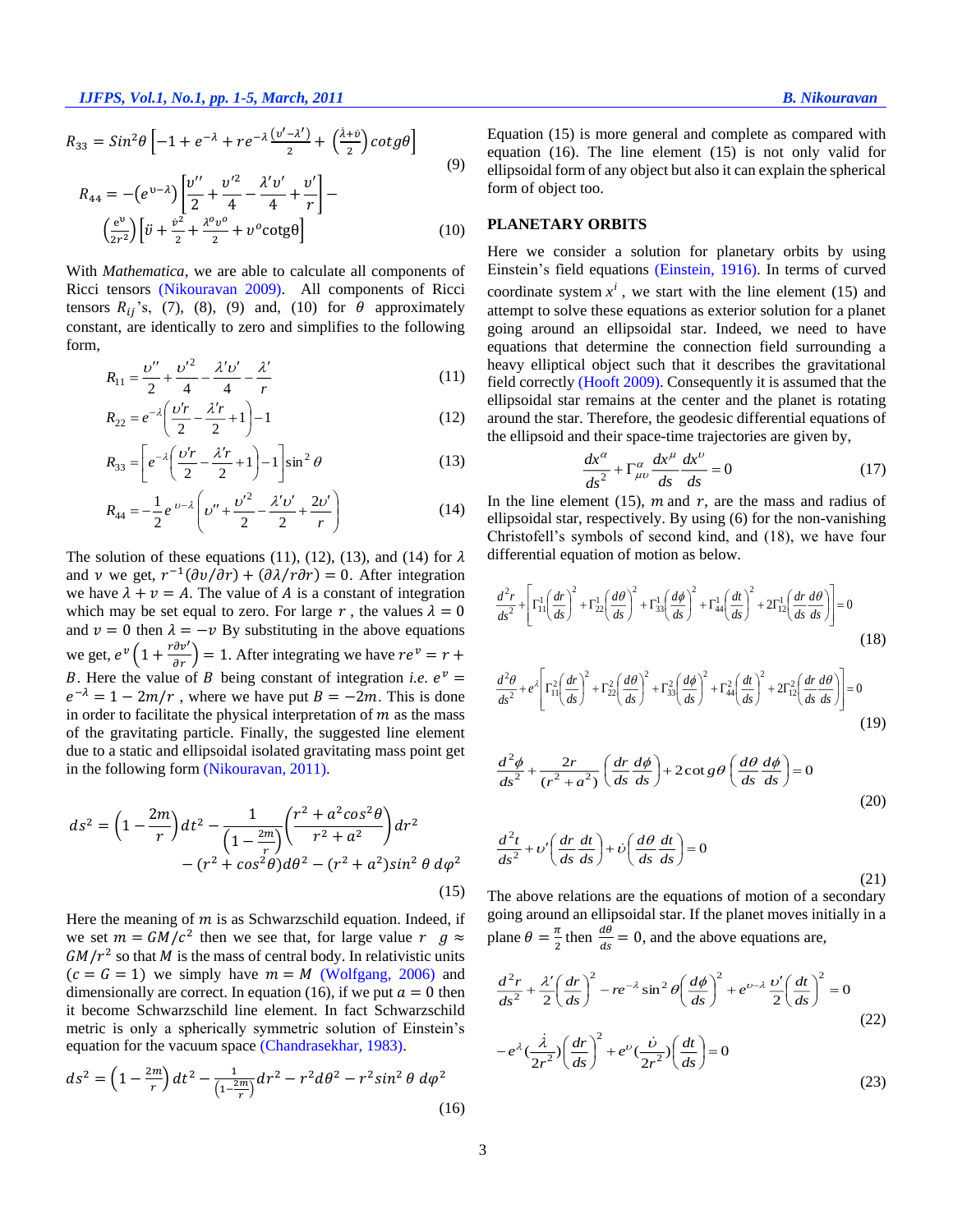$$
\frac{d^2\phi}{ds^2} + \frac{2r}{(r^2 + a^2)} \left(\frac{dr}{ds}\frac{d\phi}{ds}\right) = 0
$$
\n
$$
\frac{d^2t}{ds^2} + v' \left(\frac{dr}{ds}\frac{dt}{ds}\right) = 0
$$
\n(24)

(25)

The solution of these equations yields,

$$
\begin{cases}\n\frac{1}{(r^2 + a^2)} \frac{d}{ds} \left( (r^2 + a^2) \frac{d\phi}{ds} \right) = 0 & i.e. \left( \frac{d}{ds} \left( (r^2 + a^2) \frac{d\phi}{ds} \right) = 0 \\
\frac{1}{e^v} \frac{d}{ds} \left( e^v \frac{dt}{ds} \right) = 0 & i.e. \left( \frac{d}{ds} \left( e^v \frac{dt}{ds} \right) = 0\n\end{cases}
$$

By integrating the above equations we have,

$$
(r2 + a2)\frac{d\phi}{ds} = h \quad , \quad e^{\upsilon}\frac{dt}{ds} = k \quad , \tag{26}
$$

Where  $h$  and  $k$  are constants of integration. The constant  $h$  is a measure of the angular momentum of the motion. Further, instead of working with equation (24) due to its troublesome integration, we use the line element (4). By using  $\frac{d\theta}{ds} = 0$ ,  $\lambda =$  $-v$ , h and k as constant of integration, we get,

$$
\left(\frac{r^2}{r^2 + a^2}\right) \left(\frac{dr}{ds}\right)^2 + e^v \frac{h^2}{(r^2 + a^2)} - k^2 + e^v = 0
$$
\n(27)

Using  $(dr/ds) = (dr/d\phi)(d\phi/ds) = (h/r^2)(dr/d\phi)$  and

 $e^v = 1 - 2m/r$  the equation (27) becomes

$$
\left(\frac{r^2h^2}{(r^2+a^2)^3}\right)\left(\frac{dr}{d\phi}\right)^2 + \left(1 - \frac{2m}{r}\right)\left[1 + \frac{h^2}{(r^2+a^2)}\right] - k^2 = 0\tag{28}
$$

Now, if we substitute  $u = 1/r$  in the above equation and after rearranging, we get

$$
\left(\frac{du}{d\phi}\right)^2 + \left(1 + a^2 u^2\right)^2 u^2 = \left(\frac{k^2 - 1}{h^2}\right) \left(1 + a^2 u^2\right)^2 + \left(\frac{2mu}{h^2}\right) \left(1 + a^2 u^2\right)^2 + 2mu^3 \left(1 + a^2 u^2\right)^2
$$
\n
$$
(29)
$$

Differentiating the above equation with respect to  $\varphi$  we can easily get

$$
\frac{d^2u}{d\phi^2} + u\left(1 + a^2u^2\right)\left(1 + 3a^2u^2\right) = \left(\frac{m}{h^2}\right)\left(1 + a^2u^2\right)^3 + mu^2\left(1 + a^2u^2\right)\left(3 + 7a^2u^2\right) + 3a^2u\left(\frac{k^2 - 1}{h^2}\right)\left(1 + a^2u^2\right)^2 + \left(\frac{6ma^2u^2}{h^2}\right)\left(1 + a^2u^2\right)^2
$$
\n(30)

Equation (30) represents the relativistic differential equation of the path of a planet going around an ellipsoidal star. Here  $r$  and  $\varphi$  are the special coordinates, and  $ds$  is an element of the proper time as measured by a clock moving with the planet. In approximation small terms multiplied with  $u^3$  and greater powers of  $u$  in equation (30) are still small and hence can be approximated to zero and get,

$$
\left(\frac{d^2u}{d\phi^2}\right) + u\left(1 - \frac{3a^2(K^2 - 1)}{h^2}\right) = \frac{m}{h^2} + 3mu^2\left(1 + \frac{2a^2}{h^2}\right)
$$
\n(31)

Therefore, the relativistic differential equation of the orbit of the planet, equation (31), can be compared with the corresponding Schwarzschild line element for a spherical planet which is as below.

$$
\frac{d^2u}{d\phi^2} + u = \left(\frac{m}{h^2}\right) + 3mu^2\tag{32}
$$

and Newtonian equation, (Ramsey,1961)

$$
\left(\frac{d^2u}{d\phi^2}\right) + u = \frac{m}{h^2}
$$
\n(33)

#### **RESULTS AND DISCUSSION**

By comparing line elements (4) and (15) we get the values of  $e^{\lambda}$ and  $e^v$  are in terms of mass of the object or mass of the gravitating particle, like Schwarzschild. The relation between these two factors, is  $e^v = e^{-\lambda} = 1 - 2m/r$ . By applying these values, we get the line element in the form of (17) as follows,

$$
ds^{2} = (1 - \frac{2m}{r})dt^{2} - \frac{1}{(1 - \frac{2m}{r})} \left[ \frac{r^{2} + a^{2} \cos^{2} \theta}{r^{2} + a^{2}} \right] dr^{2} -
$$

$$
(r^{2} + a^{2} \cos^{2} \theta) d\theta - (r^{2} + a^{2}) \sin^{2} \theta d\phi^{2}
$$

The line element (15) is more complete than Schwarzschild line element (16). The line element (16) can be obtained by substituting  $a = 0$  in (15). But the main difference between (15) and (16) is the value of a. For an ellipsoid,  $a \neq 0$  and for a spherical object  $a=0$ . The equation (16) is valid only for spherical and is not possible to find out any non-spherical line element. The lines of gravitational field around the spherical and elliptical objects certainly are in different form. Therefore, the motion of secondary around the first object, in case of elliptical and/or spherical, certainly should be different. Hence the equations of motion, for elliptical in shape, is calculated using general theory of relativity and the result is (31).

The equation (31) simply shows the effect of elliptical objects in the space and also is the differential equation of motion. By